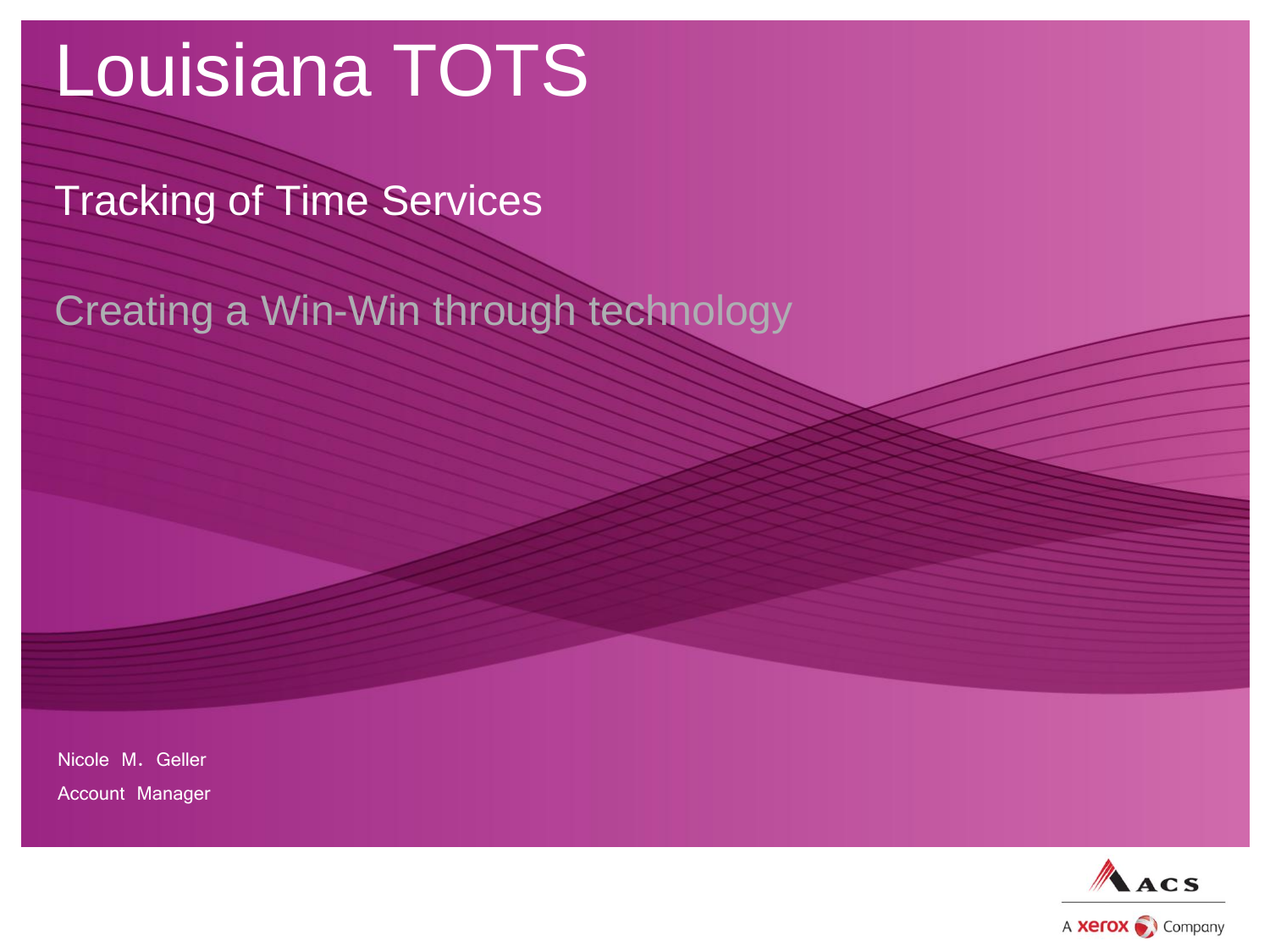## A bit about ACS

- Founded in 1988
- Fortune 500 Company and S&P 500
- \$5.9 Billion (CY10) in Business Process Outsourcing (BPO)
- 78,000 Employees Worldwide
- Acquired by Xerox in February of 2010, now: ACS, a Xerox Company
- Providing services to more than 1,700 federal, state and local governments, making us the largest provider of BPO solutions to government in the U.S.
- Transportation projects in more than 30 countries
- Group Headquarters in Washington DC

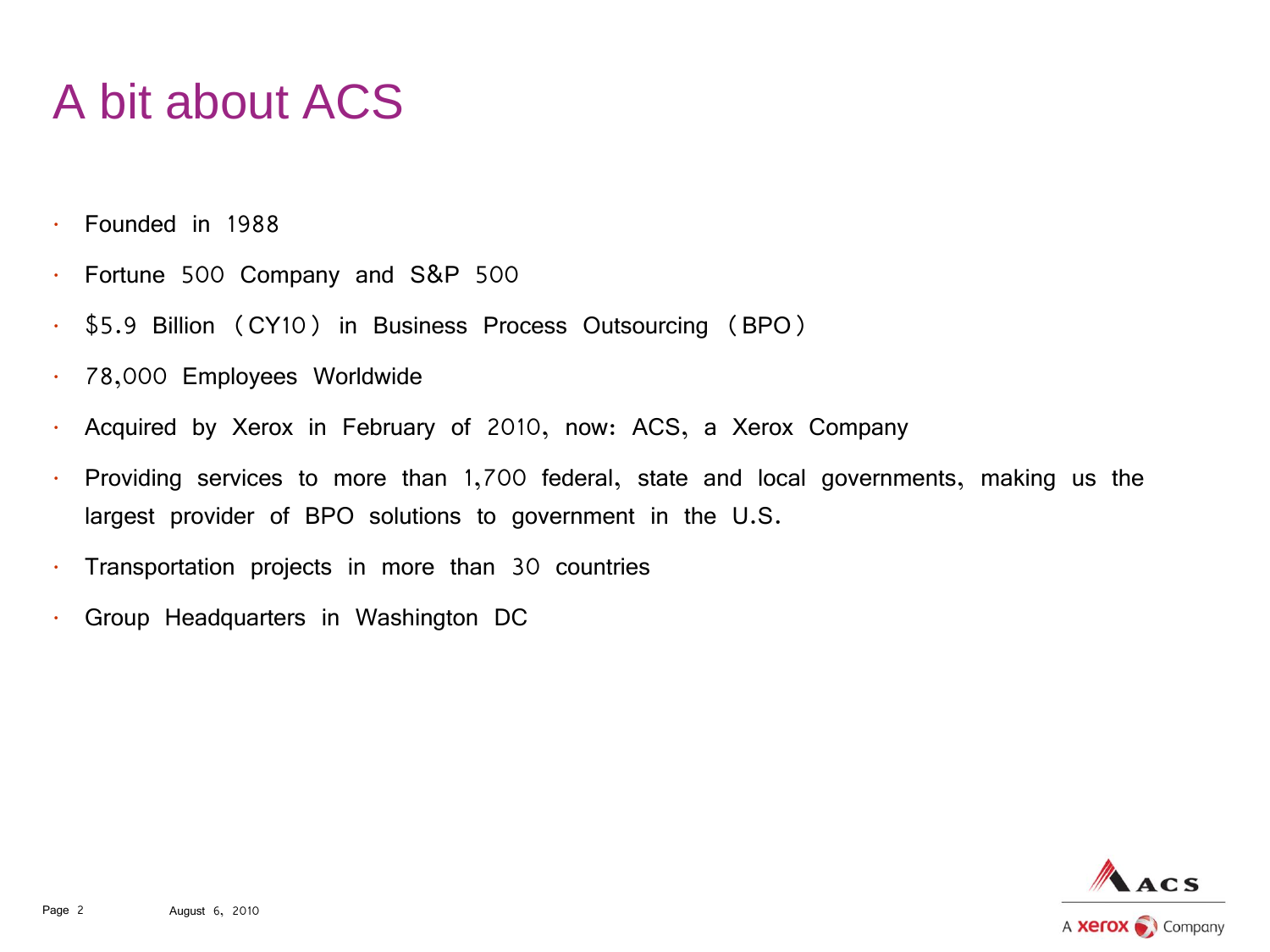#### Service Overview

- Subsidized care was historically paid based on provider declaration of attendance through a paperintensive reporting and data entry system
	- Incorrect payments, fraud, and paper processing overwhelmed both providers and states
- ACS e-Childcare tracks and calculates payment to subsidized child care providers based on actual attendance
	- Oklahoma and Indiana implemented in 2003 using POS terminals at provider locations (More recently: Texas and Colorado)
	- Parents were issued a magnetic stripe card to check children in and out of care through a POS terminal, creating a record of actual attendance

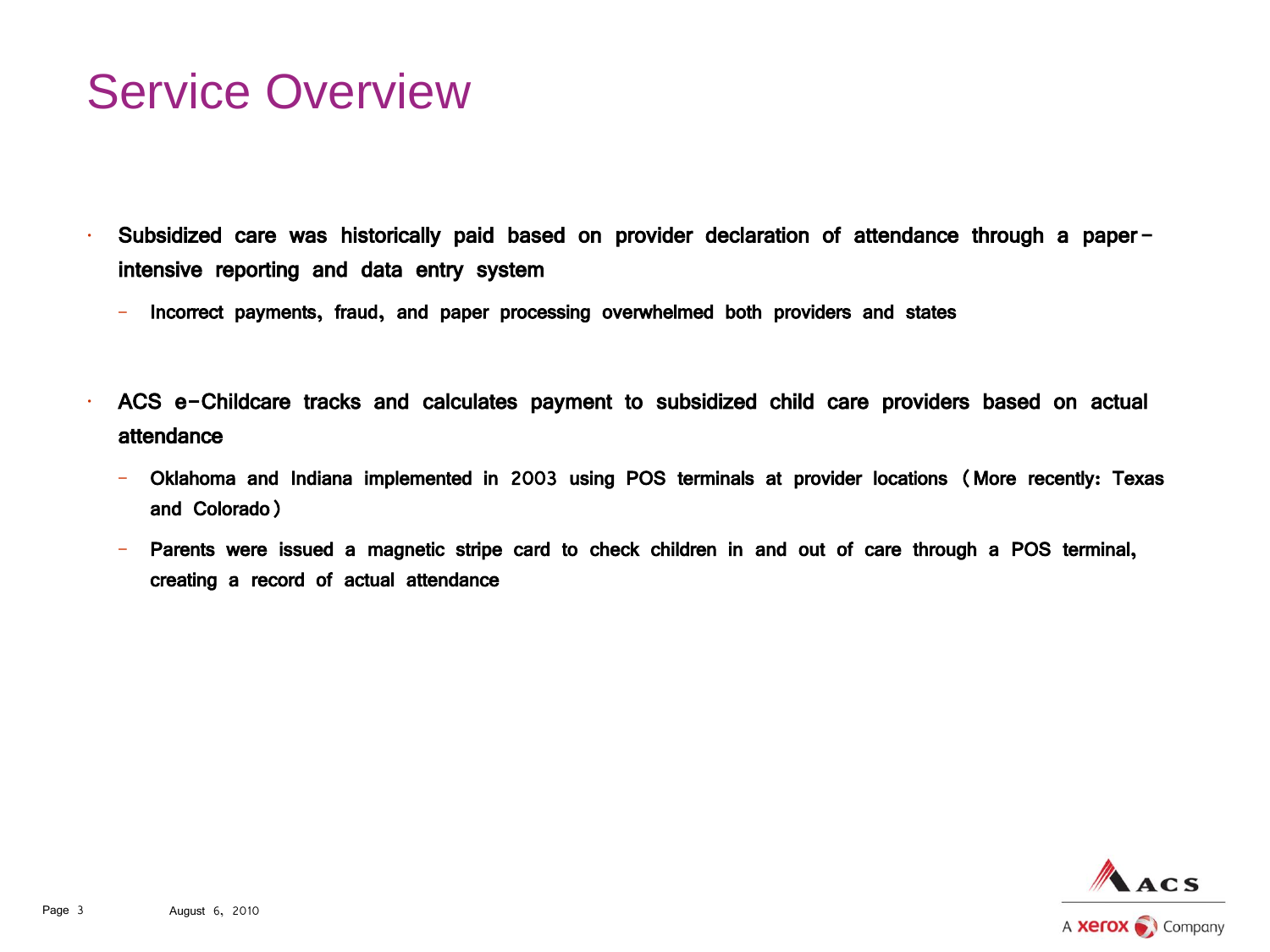#### TOTS Requirements

- Louisiana loved the system but wanted to utilize finger imaging rather than cards as the identification medium for parents
	- ACS partnered with MorphoTrak to design and develop the biometric identification methodology
- Parents/authorized representatives record finger image at local parish offices
	- lmages are captured and stored on the ACS EPPIC system
	- Images are downloaded to appropriate provider POS devices nightly
- Parents scan finger at check in/check out on readers attached to POS devices at child care centers

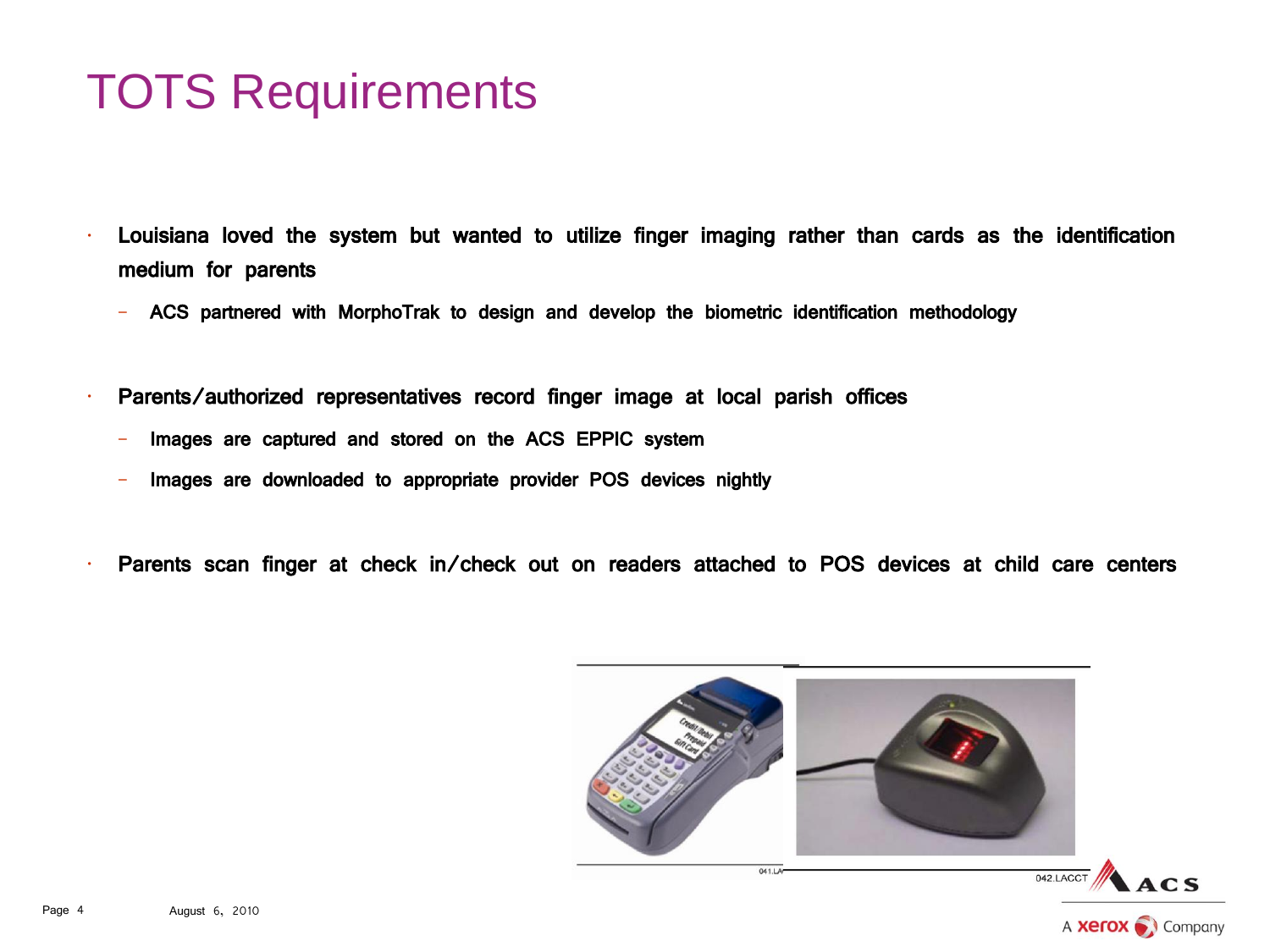# TOTS Requirements

- Comprehensive service
	- Interface capability with State systems
	- Capture and record attendance transactions
	- Training
		- State staff
		- **Providers**
		- **Clients**
	- Payment calculation
	- Extensive reporting including real time updates of attendance

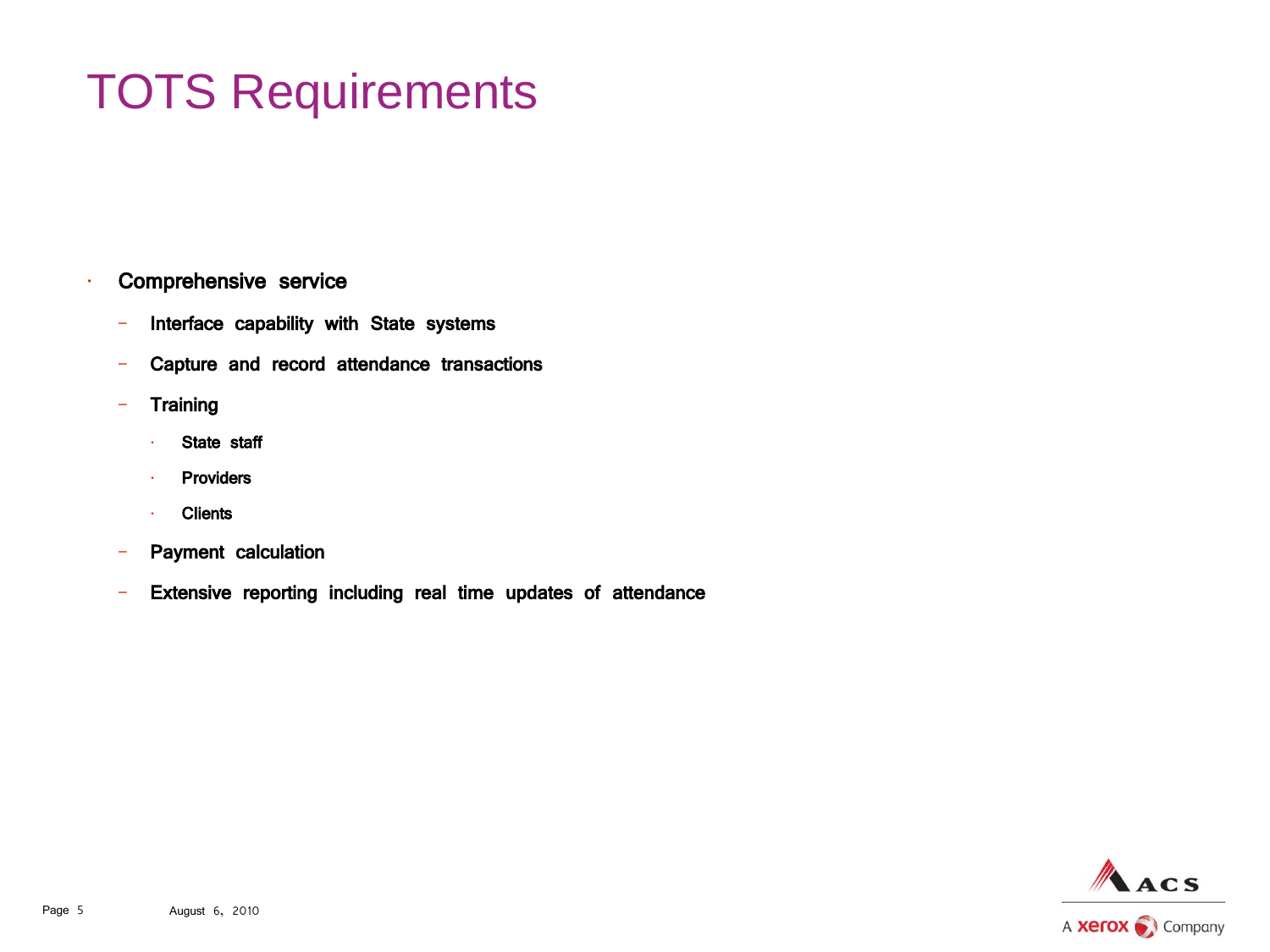### TOTS Business Flows – System Interfaces



**ACS** A **Xerox** Company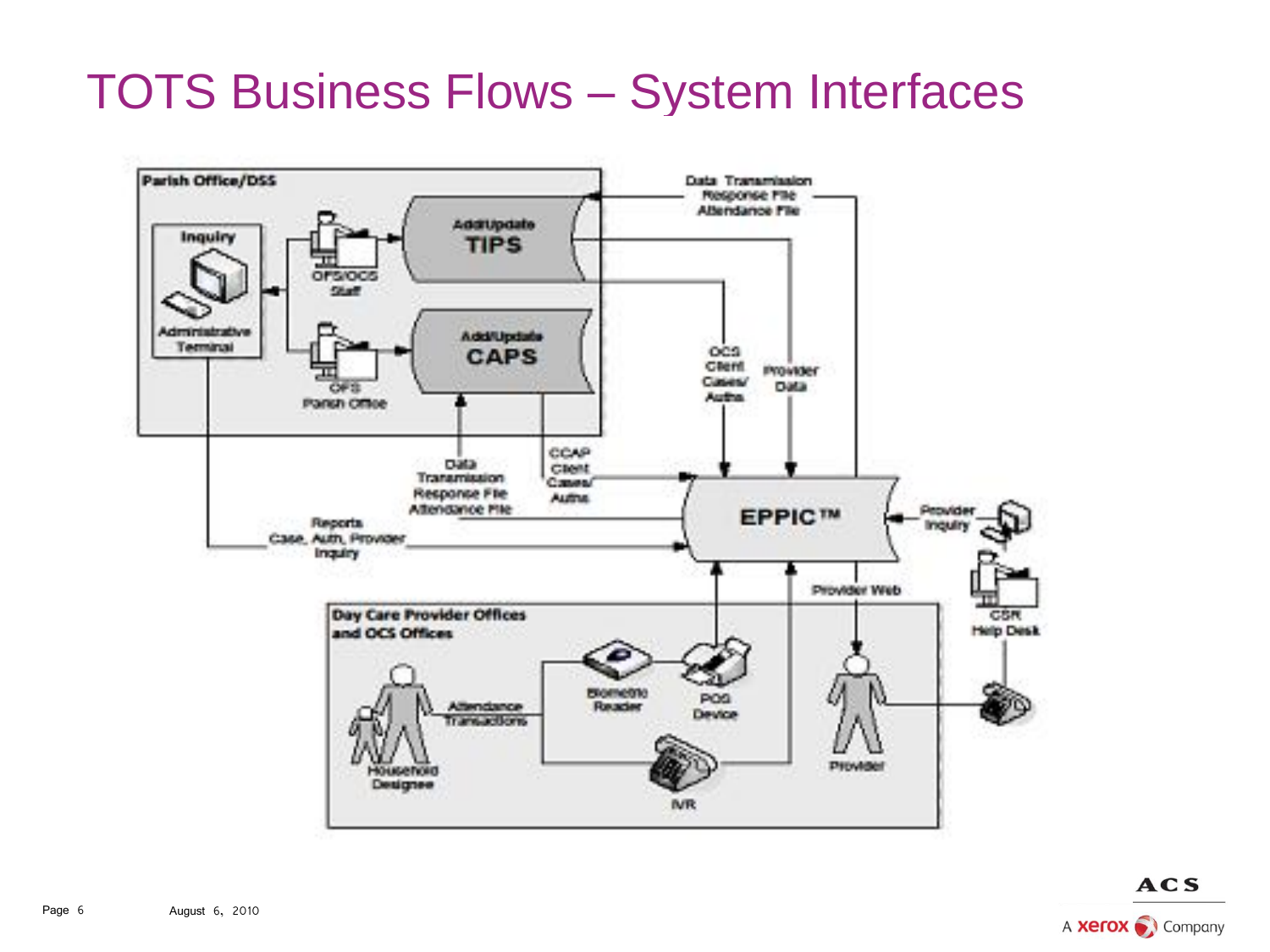## TOTS Business Flows – Client Registration

Pickup and Delivery Order Flow



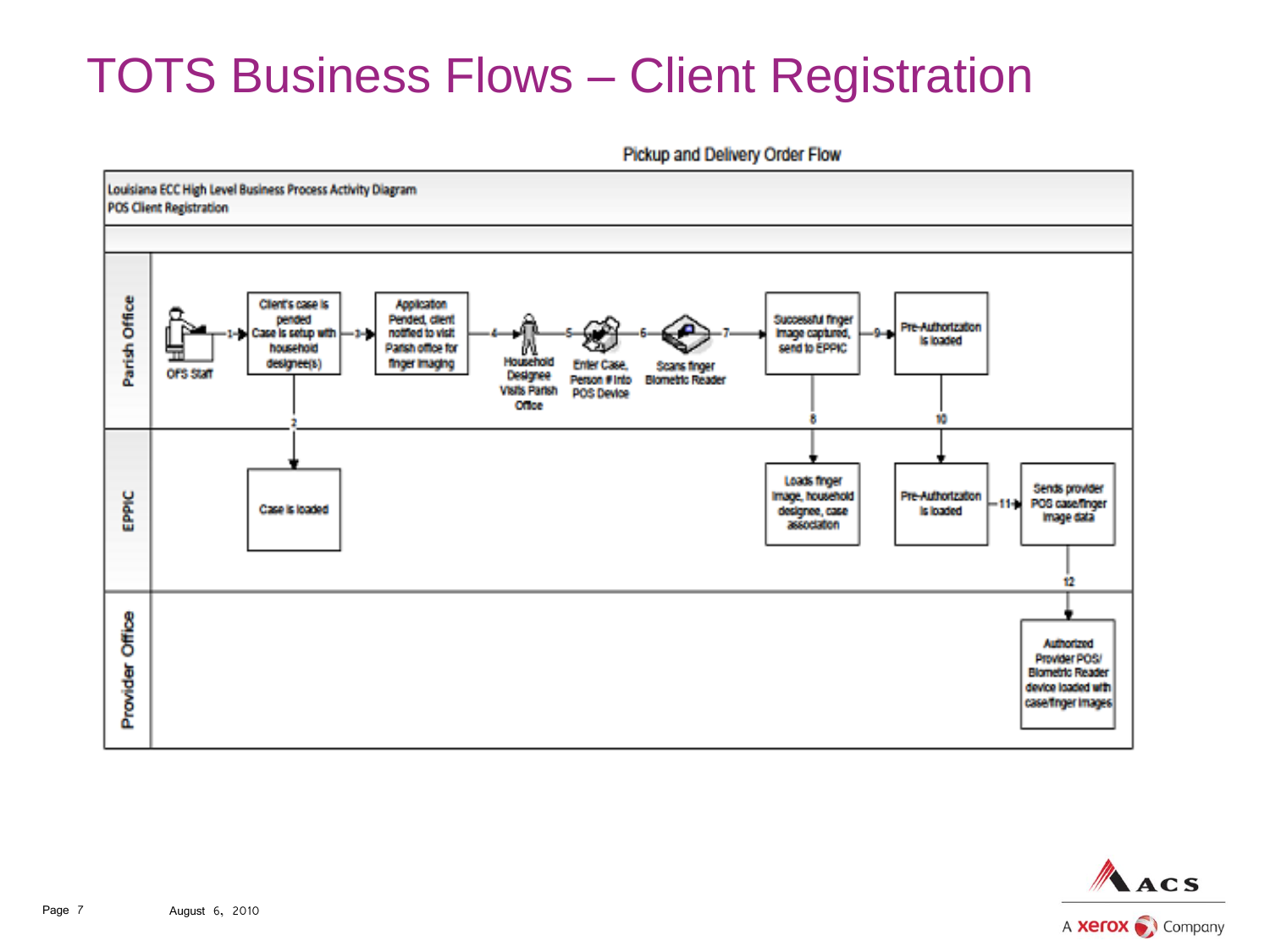## TOTS Business Flows – Attendance Transaction **Processing**

Pickup and Delivery Order Flow

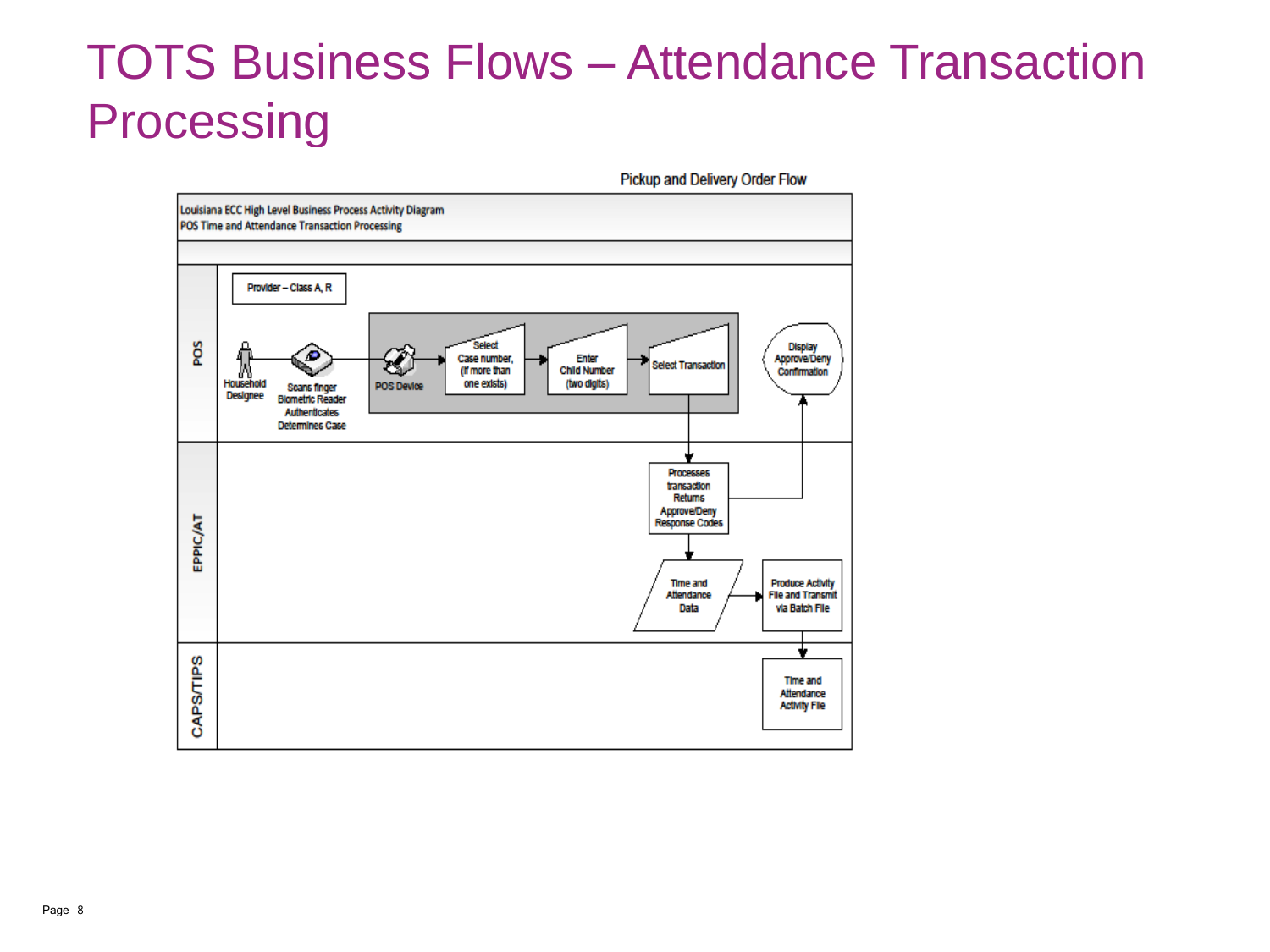#### TOTS Success – Win/Win

• State savings still being calculated but appear to be beyond expectations

- Allows the State to serve more children and eliminate fraud
- Automation allows the State to achieve administrative savings through elimination of data entry of payment forms, elimination of printing, mailing, and reissuance of lost checks
- Data and reporting available through the TOTS system allows federal, state, and legislative reporting to be generated on line
- Providers eliminate labor intensive attendance form completion and receive regular, timely payment for actual attendance
- Provider portal allows providers to instantly access on line attendance and payment data
- Clients are in control of attendance and payment to providers
- Swipe of finger image inherently provides parent attestation that care was rendered